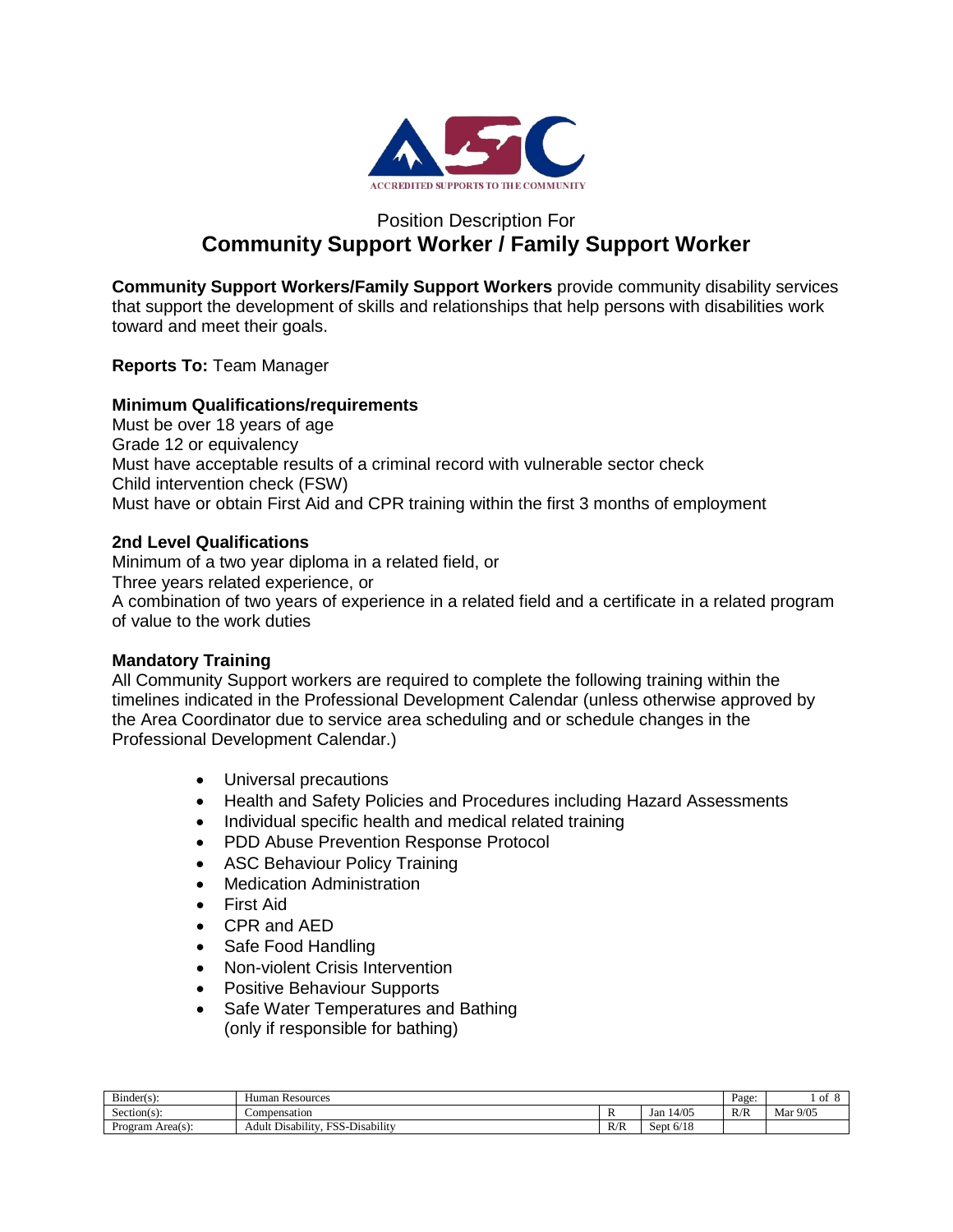# **Key Performance Area Overview:**

- Implement person-centered plans to support adults, youth and children in personal development, community involvement, behaviour management and/or personal care.
- Assist individuals to achieve their personal goals and outcomes by developing basic life skills, in order to build their confidence, competence and participation within their community networks. This may include modelling desirable behaviours for life skills development and academic skills development as desired.
- Help individuals develop home living skills and, when needed, take part in the care and maintenance of their home or environment.
- Assist individuals to develop and maintain respectful relationships with others in the community, in order to support meaningful participation and inclusion. This includes participation in employment, volunteer, recreational, play and other social activities.
- Model socially-appropriate behaviours for both the individual and the community.
- Support generic community services to provide sensitive support and appropriate adaptations that meet the individual's needs.
- Be aware of the individual's physical, social, and recreational environments; and take action to minimize risks and maximize participation and inclusion
- Encourage and help individuals to advocate on their own behalf for their own needs.
- Promoting advocacy and leadership abilities.
- Follow ASC policies, procedures, work instructions and practices.

# **Core Competencies:**

**1. Building Relationships:** Assist individuals to develop and maintain respectful relationships with others.

# **1.1. Supports active participation in the community.**

- Identifies groups and/or social, volunteer or work activities in the community that match the individual's interests.
- Advocates with community members for inclusion of individuals with disabilities, citizenship rights and opportunities that all adults/children have.
- Supports the individual's contribution to activities and engagement with others in the community setting.

# **1.2. Supports meaningful relationships in the community.**

- Identifies the individual's strengths and needs (e.g., communication, social skills) related to development and maintenance of social relationships.
- Identifies practical barriers (e.g., transportation, resources) that may make building or maintaining relationships challenging for the individual.
- Works with the individual and others to identify and implement strategies to overcome the personal or practical barriers.

| $\mathbf{r}$<br>$Bunder(s)$ : | i Resources<br>Human                                                                         |     |              | Page: | 2 of     |
|-------------------------------|----------------------------------------------------------------------------------------------|-----|--------------|-------|----------|
| $\sim$<br>$Section(s)$ :      | Compensation                                                                                 | л   | 14/05<br>Jan | R/R   | Mar 9/05 |
| $Area(s)$ :<br>Program        | $\cdots$<br>$\cdots$<br>$T''$ $C$<br>$\sim$<br>$\cdots$<br>Disability<br>Adult<br>Disability | R/R | Sept $6/18$  |       |          |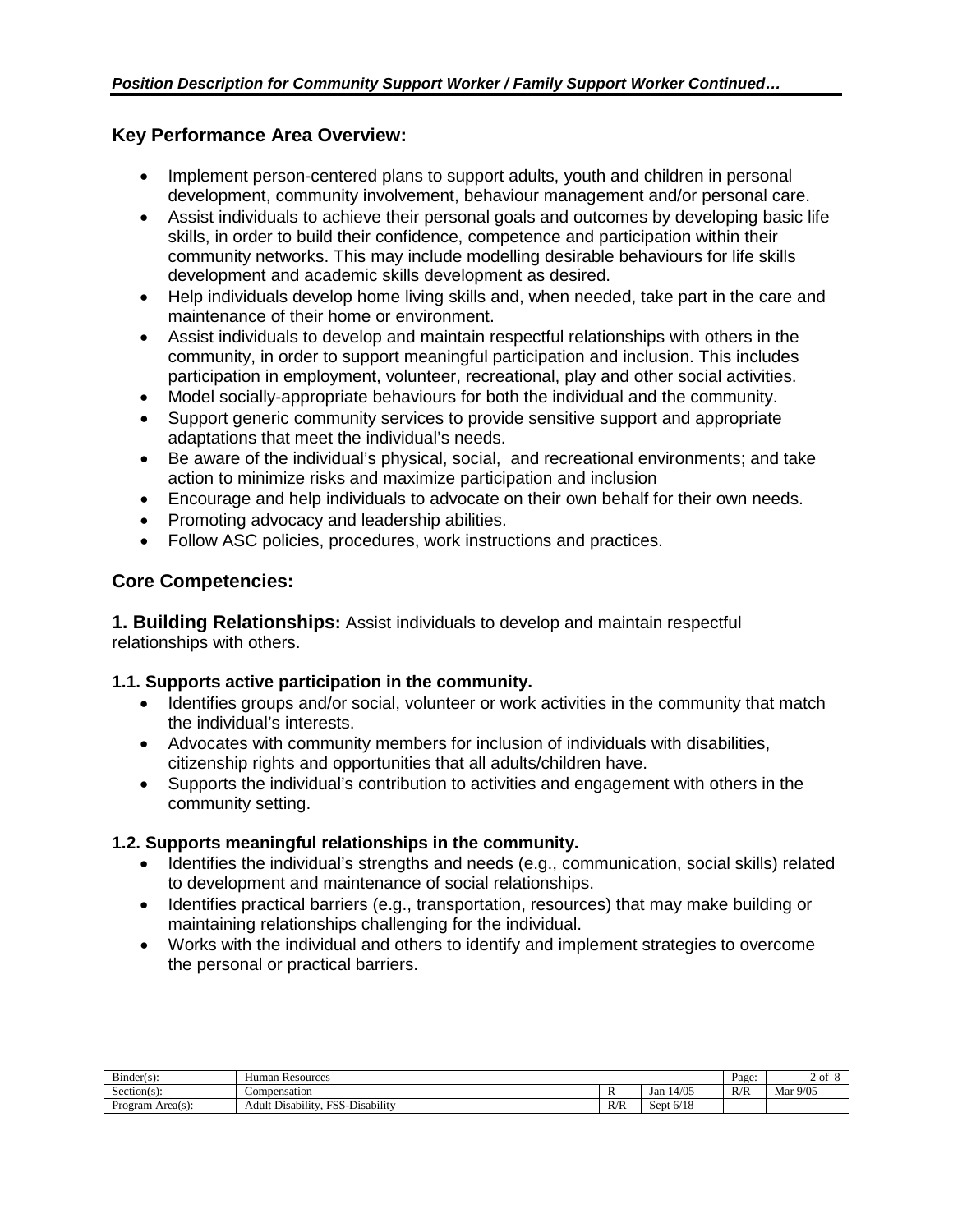**2. Communication:** To engage in respectful interactions that builds understanding, encourages open sharing of information and feelings, and supports working together. Communication includes listening, writing, speaking, sign language, gestures, facial expressions and body language.

# **2.1. Listens to gain a better understanding.**

- Puts aside distractions and focuses full attention on those trying to communicate so as to encourage them to communicate.
- Listens quietly and patiently to others' words and their emotional tone, and watches facial expressions and body language in order to communicate interest and build a better understanding of the other person.
- Checks own understanding of others' communication by rewording, asking follow-up questions, etc., without interrupting what they are saying.
- Recognizes that challenging behaviour can be a form of communication and seeks to understand the circumstances leading to it and its value to the individual.

# **2.2. Speaks to share information and ideas clearly.**

- Shares information in a timely fashion, so that others who need to know have enough time to make informed decisions or prepare for change.
- Adapts content, style, tone and method of communication to suit the other person's history, language, cultural background and level of understanding.
- Checks to see that others understand by asking them to rephrase, provide examples, demonstrate, answer open-ended questions or add their own ideas.
- Addresses misunderstandings with examples that are relevant to the person's specific situation or life experience.
- **3. Documentation:** Ensure all necessary documentation is accurate and factual.

# **3.1. Writes to document events and guide action.**

- Ensure all documentation is signed, dated, and completed within appropriate timelines as per ASC Policy and Procedures
- Uses respectful and easy-to-understand language to present facts and examples, and does not include personal judgments.
- Writes in grammatically-accurate language with correct spelling, punctuation and word choices in order to reduce misinterpretations.

**4. Creative Problem Solving and Decision Making:** Identifying and solving problems by seeking complete information to understand the situation from the viewpoint of all who are affected, identifying and weighing the pros and cons of alternatives, and where appropriate involves the individual(s) in choosing the most appropriate course of action given the circumstances.

# **4.1. Uses a practical approach to solve problems.**

• Uses one's knowledge, best practice and/or relevant experience to recognize, understand, and solve problems/issues.

| --<br>$Bunder(s)$ :     | Resources<br>Human                                            |                         |                                      | Page: | 3 of     |
|-------------------------|---------------------------------------------------------------|-------------------------|--------------------------------------|-------|----------|
| Section(s):             | Compensation                                                  | $\overline{\mathbf{r}}$ | 14/05<br>Jan                         | R/R   | Mar 9/05 |
| Area $(s)$ :<br>Program | Disability<br><b>ECC</b><br><br>$\sim$<br>Adult<br>Disability | R/R                     | 6/18<br>sent<br>$\mathbf{r}$<br>OCDI |       |          |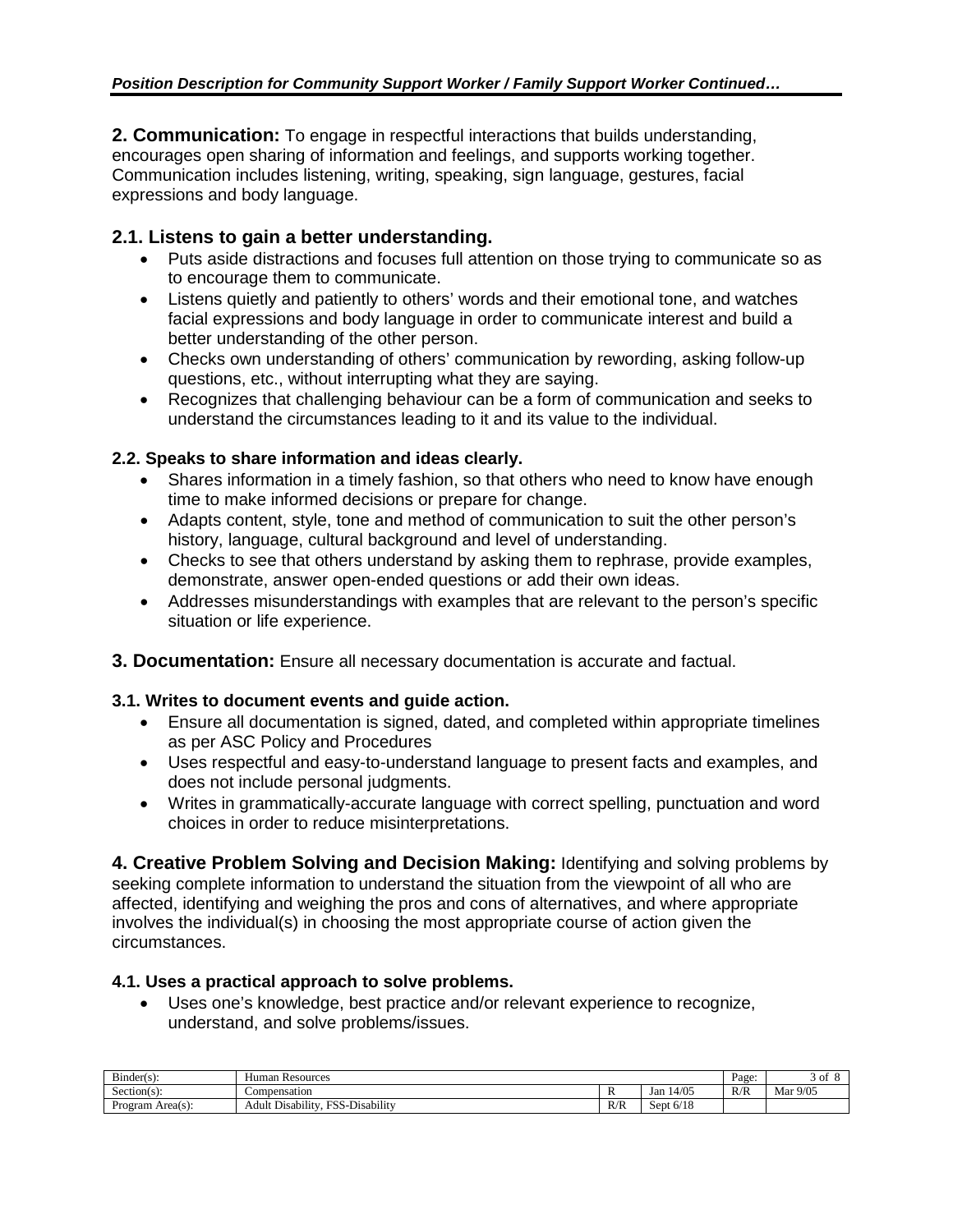- Breaks down a complex problem/issue into its parts.
- Identifies possible influences contributing to a problem situation.
- Recognizes cause and effect relationships that are likely to affect the outcome.
- Considers the pros and cons of possible solutions for each of those affected by the situation.

#### **4.2. Is open to new ideas or creative solutions.**

- Is willing to consider a new perspective.
- Applies new information to work out problems and situations.
- Changes approaches when a situation calls for it.
- Works with others to find solutions.

**5. Flexibility:** Understanding and appreciating different and opposing perspectives on an issue or situation, and adapting one's approach as the requirements of a situation change (including changes in job requirements).

# **5.1. Accepts need for flexibility.**

- Acknowledges that other people's differing points of view have value.
- Demonstrates willingness to change ideas or perceptions based on new information or contrary evidence.
- Recognizes and responds to the evolving nature of the work.
- Demonstrates willingness to change scheduled shifts to meet demands.

# **5.2. Adapts strategies.**

- Sets and adjusts priorities among multiple tasks (e.g., putting important tasks on hold to handle an urgent need, and then returning to important tasks.)
- Evaluates the situation and decides what actions or approach to take.
- Tailors own approach to an issue/situation based on the differences in culture, working or learning style and priorities of others in the team (including the individual).
- Evaluate and assess the results of one's actions and adapts as necessary.
- **6. Services to People:** Identifies and addresses current and upcoming needs of individuals.

# **6.1. Identifies and responds effectively to individuals' requests.**

- Reviews documentation and relevant information to seek a better understanding of the individual.
- Seeks input and feedback from individuals to develop a clear understanding of their needs and outcomes.
- Responds to requests efficiently and effectively.
- Meets individuals' needs in a respectful, helpful and responsive manner.
- Takes action beyond explicit request within established service standards.
- Refers complex questions to the supervisors.
- Adjusts approaches based on feedback from the individual.

| $Binder(s)$ :       | Human Resources                                              |     |              |     | ۰ot      |
|---------------------|--------------------------------------------------------------|-----|--------------|-----|----------|
| -<br>$Section(s)$ : | Compensation                                                 |     | 14/05<br>Jan | R/R | Mar 9/05 |
| Area(s):<br>Program | . SS-Disability<br><b>TO C</b><br><b>Disability</b><br>Adult | R/R | Sept $6/18$  |     |          |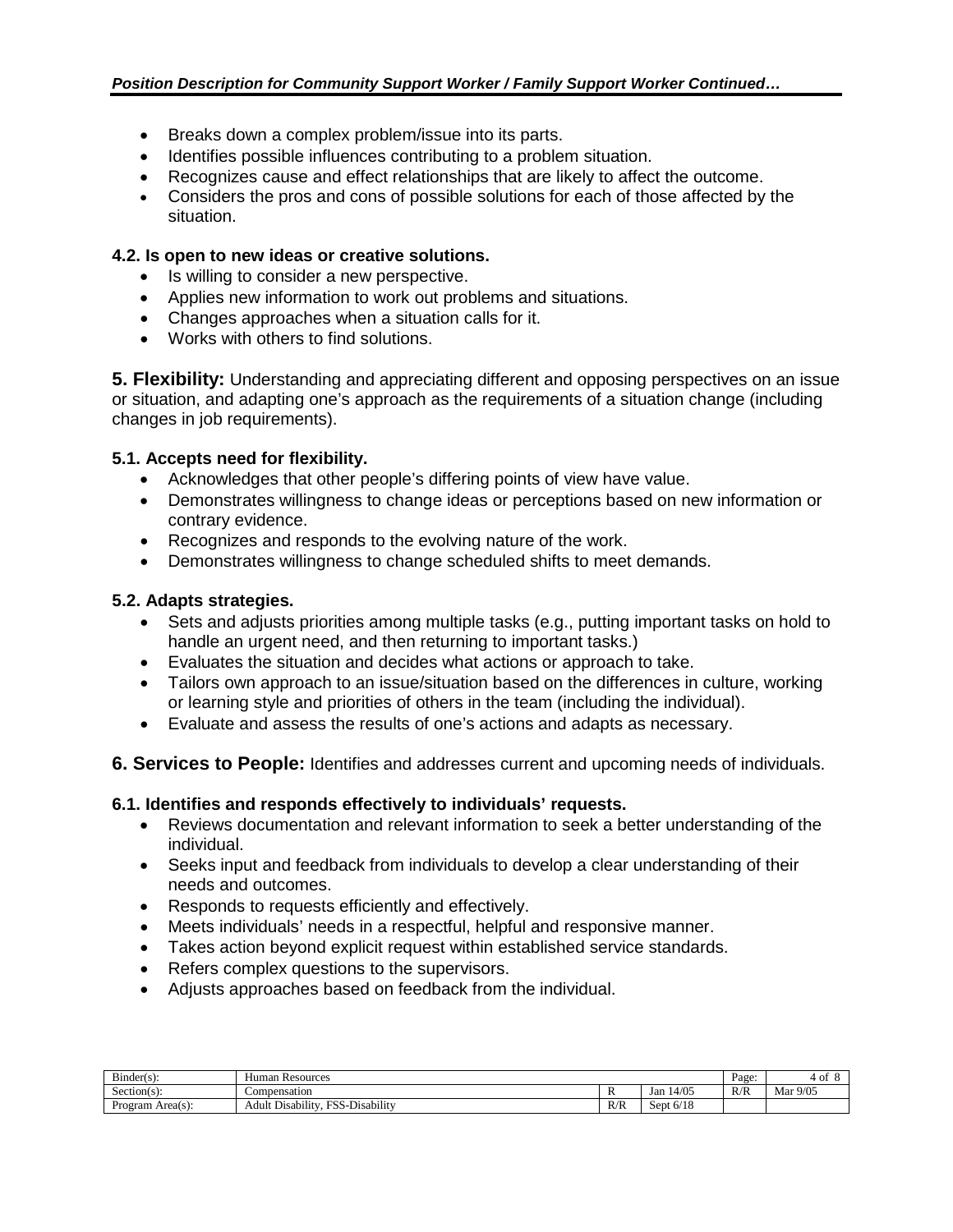# **6.2. Encourages self-confidence and belief in people's abilities.**

- Describes individuals' human and service rights and responsibilities in ways the individual understands.
- Provides instruction, guidance and support in a helpful and supportive manner.
- Encourages individuals to take an active role in achieving their goals.
- Shows belief in and respect for others' capabilities by speaking of them in positive terms.
- Provide positive feedback as individuals move towards building skills and abilities.

# **6.3. Provides guidance to increase personal control in decision-making (i.e., self-determination).**

- Works with the individual and support team to reach agreement and a shared understanding of who will take what role in making decisions and completing tasks.
- Provides individuals with information, tools and resources appropriate to their abilities so that they have what they need to make decisions for themselves.
- Recognizes and supports the choices of individuals.

# **6.4. Provides guidance to increase independence.**

- Assesses what an individual can already do before attempting to provide training or support on a task.
- Can describe the way the individual prefers to learn and the evidence on which that judgement is based.
- Demonstrates how to complete tasks.
- Provides individuals with information, tools and resources appropriate to their ability to complete tasks.
- Provide positive feedback as individuals move towards building skills and abilities.

**7. Interpersonal Relations and Respect:** Building positive, effective, working relationships with others.

# **7.1. Interacts respectfully with others.**

- Treats people with honor, dignity and respect in all situations by paying attention to the volume and tone of one's own voice, and interacting with them directly rather than through others.
- Uses person-first language when communicating information about individuals with disabilities.

# **7.2. Actively seeks to understand others and build relationships.**

- Takes the time to get to know and understand the interests, concerns and objectives of others.
- Attempts to identify the perspectives of others (e.g., fears, hopes, beliefs, expectations, goals, priorities) in preparing to discuss issues that could result in conflict.
- Pays attention to others' behaviours (e.g., body language, tone of voice, facial expressions, nuances, questions) to better understand their feelings and intent.
- Gains the confidence of others and establishes good working rapport with people regardless of any differences in backgrounds or cultures.

| $\sim$<br>$Bunder(s)$ : | Human Resources                                                                                        |            |                                     | Page: | ΟÌ          |
|-------------------------|--------------------------------------------------------------------------------------------------------|------------|-------------------------------------|-------|-------------|
| $\sim$<br>Section(s):   | ∟ompensation                                                                                           |            | 14/05<br>Jan                        | R/R   | 9/05<br>Mar |
| $Area(s)$ :<br>Program  | .<br>$\cdots$<br>$\overline{\phantom{a}}$<br>--<br>FAC<br>Adult<br>Disability<br>. Disability<br>- ده. | D/T<br>N/N | 6/10<br>.sep<br>1 C<br>$\mathbf{u}$ |       |             |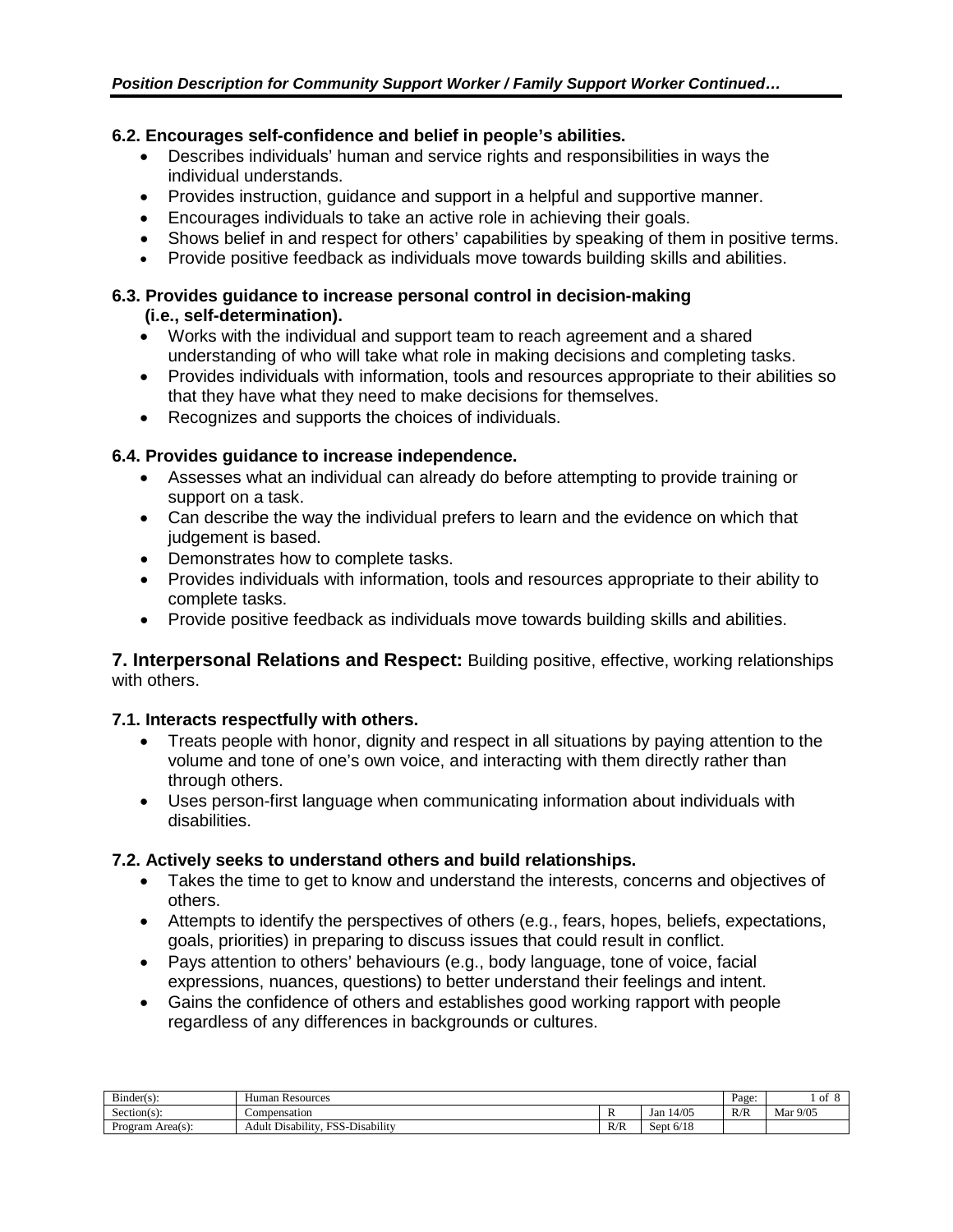# **7.3. Uses empathy.**

- Demonstrates sincere caring for what people are experiencing with words, tone of voice, facial expressions and body language.
- Observes others to anticipate reaction and tailors approach accordingly.
- Displays tact, cooperation, sensitivity and respect for the opinions and situations of others and their culture or background.

**8. Maintaining a Safe and Healthy Workplace:** Ensuring the health and safety of oneself and others and taking responsibility to work safely.

# **8.1. Practises health and safety skills on the job.**

- Follows safety procedures and protocols set out in policy.
- Practises universal precautions consistently.
- Recognizes risks and takes actions to manage risks.
- Participates in hazard assessing and follows identified controls
- Recognizes signs of stress or health issues in oneself and takes actions to maintain health and effectiveness.
- Refrains from causing or participating in violence, harassment or bullying

#### **8.2. Promotes health, safety and well-being of others.**

- Recognizes signs of illness, health issues, abuse or stress in the individuals one supports and follows up according to ASC policy and procedures.
- Supports individuals to learn about safe and healthy lifestyles and pursue goals the individual may have related to wellness.
- Adheres to ASC policy and procedure for safe administration of medication and personal health protocols.

**9. Professional Excellence:** Striving to reach a higher standard of performance through continuous learning and improvement.

# **9.1. Takes steps to improve performance.**

- Knows the job requirements and actively works to maintain and upgrade relevant skills.
- Follows through from program or individual planning information to achieve desired outcomes.
- Actively suggests ideas for improving processes in systems or in own work.
- Works to achieve consistency in service development and delivery.
- Offers to take on tasks.
- Contributes recommendations and anticipates barriers to implementing these recommendations.
- Attends, actively participates in, and successfully completes required training and professional development aimed at improving knowledge or skills.
- Asks mentors and supervisors to share best practices to help improve outcomes.

| $\mathbf{r}$<br>$Bunder(s)$ : | Human Resources                                                                |            |                             | Page: | 6 of     |
|-------------------------------|--------------------------------------------------------------------------------|------------|-----------------------------|-------|----------|
| $\sim$<br>Section(s):         | Compensation                                                                   |            | 14/05<br>Jan                | R/R   | Mar 9/05 |
| $Area(s)$ :<br>Program        | $\cdots$<br>.<br>FQ<br>$\sim$<br>$\sim$<br>Adult<br>. Disability<br>Disability | D/L<br>K/K | C / 1 C<br>sept<br>: O/ I č |       |          |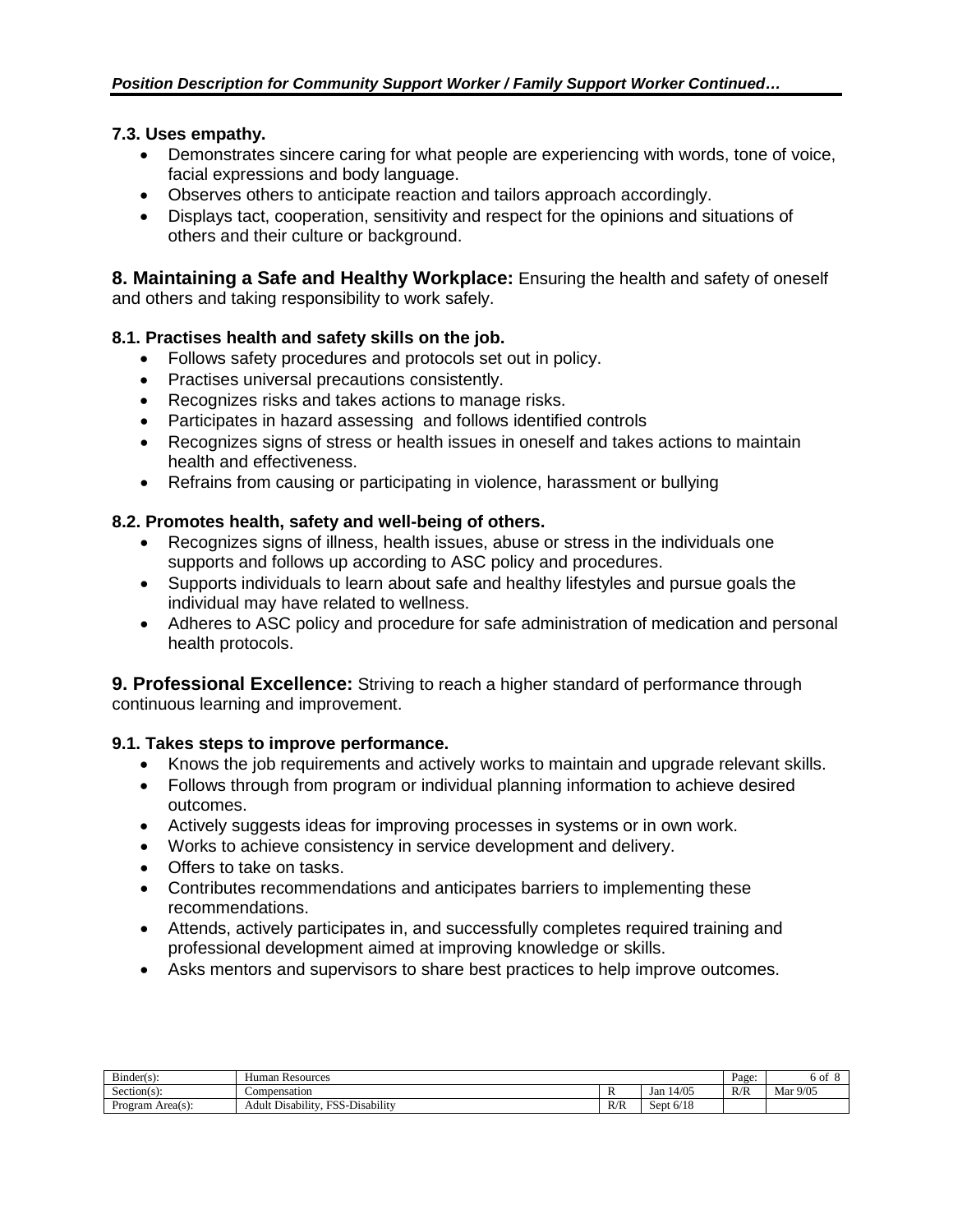# **9.2. Restrains own emotional impulses.**

- Pays attention, recognizes and takes steps to control own negative emotional responses to situations and others (e.g., suggesting a short break to analyze or get a handle on own emotions, when appropriate).
- Maintains composed body language in situations when one's opinions, recommendations or ideas are being challenged.
- Pauses to reflect before acting so that one's own emotional impulses do not stop others from communicating honestly and fully

# • **9.3. Behaves calmly in emotionally-charged situations.**

- Acknowledges the concerns of others respectfully.
- Expresses differing opinions and disagreements with tact and sensitivity.
- Presents evidence/observations or explains reasons behind one's own opinions calmly and reasonably
- Avoids known triggers or behaviour(s) that commonly escalate emotional responses in a situation.
- Determines and uses the best response to deescalate an individual in a stressful or crisis situation (e.g., humour, empathic listening, explanations, etc.).

# **9.4. Participates as a team member.**

- Works collaboratively with others.
- Understands the team's goals, each team member's role and how they interconnect.
- Shares relevant experiences, knowledge, ideas and best practices with team members.
- Deals honestly and fairly with others, showing consideration and respect for their needs.
- Manages workplace conflicts and recognizes differences in opinions, beliefs and values.
- Offers support to co-workers and works collaboratively to achieve team goals.
- Meets commitments made to others.
- Maintain clean and organized shared work environments

#### **9.5. Demonstrates overall personal integrity and practices the fundamental values of ASC.**

- Demonstrates a commitment to ASC's ethics and principles though conduct, attitudes, viewpoints, and personal integrity.
- Demonstrates good work ethic by being on time, being prepared and informing those affected in a timely fashion if unable to meet commitments.
- Follows instructions, guidelines, procedures, policy, laws and regulations, asking questions if unsure of how to interpret and apply them.
- Takes responsibility for own actions, openly acknowledging their own errors of judgment without being prompted by others.
- Contributes to an open and safe workplace culture in which individuals and co-workers feel they may safely raise, discuss and address ethical issues.
- Demonstrates awareness of personal/professional boundaries and acts in accordance with ASC's workplace culture, values and policies.

| $\sim$<br>$Binder(s)$ : | Human Resources                                                                              |     |                      | Page: | -O1      |
|-------------------------|----------------------------------------------------------------------------------------------|-----|----------------------|-------|----------|
| -<br>$Section(s)$ :     | compensation                                                                                 |     | 14/05<br>Jan         | R/R   | Mar 9/05 |
| Area(s):<br>Program     | $\cdots$<br>$\sim$<br>1.11<br>FAC<br>$\sim$<br>-Disability<br>Adult<br>. Disability<br>- 55- | R/R | 2110<br>Sept<br>6/15 |       |          |